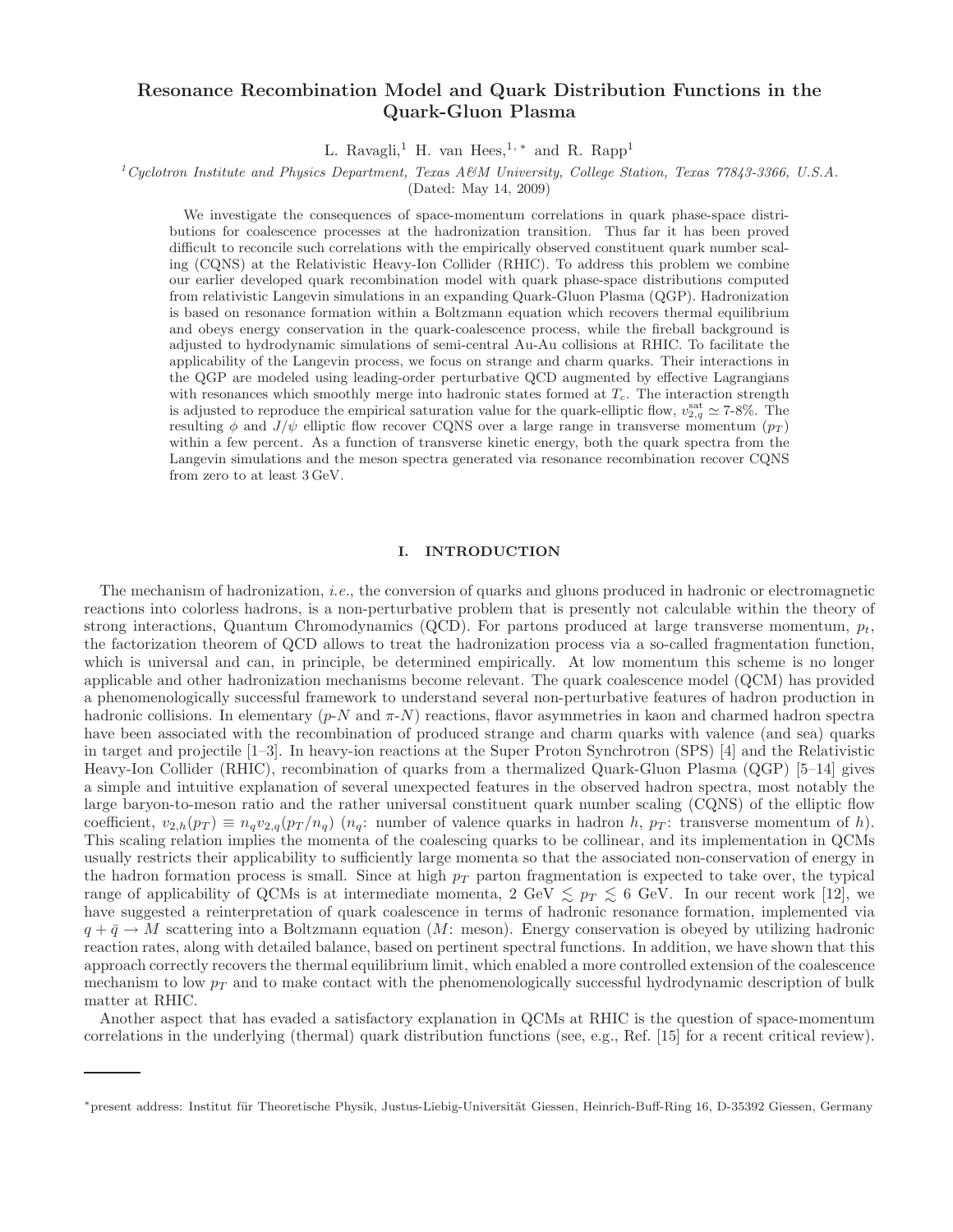In hydrodynamic models the elliptic flow of produced hadrons is a collective effect that implies a definite correlation between the particle's momentum and its spatial position in the fireball, i.e., a (locally thermalized) fluid cell moving into a specific direction preferentially emits hadrons in that same direction. Such a correlation is neglected within the so-called "factorized" implementation of the parton  $v_{2,q}(p_T)$  which does not carry any spatial dependence (and is therefore identical regardless of the quark's position inside the fireball). While this approximation straightforwardly recovers the empirical constituent-quark number scaling (CQNS) of the hadron elliptic flow, it is at variance with the hydrodynamic description of  $v_2$  as a collective expansion effect.

Previous attempts to incorporate space-momentum correlations into QCMs have found the empirically observed CQNS to be rather fragile [\[16](#page-9-7)[–18](#page-9-8)]. Part of the problem is the construction of a realistic transition from the thermal to the kinetic regime of the underlying parton phase-space distribution functions, as characterized by the "saturation" (leveling off) of the empirical parton  $v_2$  at about  $p_t \approx 1$  GeV. In Ref. [\[16\]](#page-9-7) several elliptic "deformations" of a thermal blast-wave parameterization have been considered, motivated by different plausible realizations of  $v_2$ . While some features could be ruled out being incompatible with the empirical CQNS, other assumptions did not spoil the latter. In Ref. [\[18\]](#page-9-8) a reduction of the boost velocity at higher momenta was introduced, entailing a violation of CQNS at the 20% level. It therefore seems that purely phenomenological prescriptions of space-momentum correlations and associated  $v_2$  did not arrive at a conclusive interpretation of the key features underlying the quark distribution functions. In Ref. [\[17\]](#page-9-9), based on numerical transport simulations, it was even argued that rather delicate cancellations must be at work to obtain CQNS for the thermal components, thus raising doubts on the robustness of the coalescence approach. In view of the broad empirical applicability of CQNS across different centralities, system sizes and collision energies [\[19,](#page-9-10) [20\]](#page-9-11), such an interpretation would be difficult to reconcile with experiment.

In the present paper we adopt a microscopic approach to compute quark distributions in four-dimensional phase space (transverse position and momentum) by employing relativistic Langevin simulations for strange and charm quarks within an expanding thermal QGP background. In a strict sense, the underlying Fokker-Planck equation is applicable for a diffusive treatment of heavy and/or high-momentum quarks, *i.e.*, in a regime where the momentum transfers from the heat bath are small. Our simulations for low-momentum ( $p_t \lesssim 1 \,\text{GeV}$ ) strange quarks are thus at the boundary of applicability of a Fokker-Planck treatment and may be considered as extrapolations thereof. The Langevin approach has the attractive feature that it naturally encodes the transition from a thermal to a kinetic regime. In particular, when simulating heavy-quark (HQ) motion in an expanding QGP fireball for non-central collisions, this transition reflects itself in a saturation of the elliptic flow  $[21, 22]$  $[21, 22]$ , a key ingredient to CQNS in lighthadron spectra observed at RHIC. It turns out that Langevin simulations preserve the  $v_2$  saturation feature when applied to strange quarks (with thermal masses of ∼0.5 GeV). We will therefore investigate whether the resulting quark distribution functions, evolved to the hadronization transition and injected into our resonance recombination approach, allow for a better (microscopic) understanding of space-momentum correlations in the coalescence process. In view of the rather delicate dependence of CQNS on these correlations (as discussed above), a realistic treatment of the kinematics in the hadron formation process is mandatory, including energy-momentum conservation, non-collinear kinematics, and a well defined equilibrium limit. The recombination approach developed in Ref. [\[12](#page-9-5)] satisfies these requirements. In addition to this, the QGP evolution and subsequent hadronization are linked via the ansatz that resonances play an essential role in hot QCD matter around  $T_c$ . This scenario is consistent with effective potential models where a non-perturbative description of the strongly coupled QGP (sQGP) is realized via bound [\[23](#page-9-14)] and/or resonance [\[24,](#page-9-15) [25](#page-9-16)] states of deconfined partons. Recent lattice QCD computations support the picture of various (light and strange) hadronic states surviving up to temperatures of ∼1.5-2  $T_c$  [\[26,](#page-9-17) [27\]](#page-9-18).

Our article is organized as follows. In Sec. [II](#page-1-0) we review our earlier developed model [\[12](#page-9-5)] for resonance hadronization based on the Boltzmann equation. In Sec. [III](#page-3-0) we elaborate the computation of the phase-space distributions of quarks obtained from Langevin simulations of an expanding QGP fireball at RHIC. In Sec. [IV](#page-6-0) we discuss the numerical results for the  $v_2$  coefficients of  $\phi$  and  $J/\psi$  mesons within our model, and discuss their properties in terms of CQNS in both transverse momentum and transverse kinetic energy,  $K_T$ . Sec. [V](#page-8-0) contains our conclusions.

### II. RECOMBINATION FROM THE BOLTZMANN EQUATION

<span id="page-1-0"></span>Following Ref. [\[12\]](#page-9-5), our description of hadronization at the critical temperature,  $T_c$ , is based on the Boltzmann equation using resonance quark-antiquark cross sections to compute meson spectra in terms of underlying anti-/quark phase-space distributions,  $f_{q,\bar{q}}$  (baryons could be treated in a similar way, e.g., in a two-step process using subsequent quark-quark and quark-diquark interactions; in the present paper, we will focus on mesons). The meson phase-space distribution,  $F_M$ , is determined by the equation

<span id="page-1-1"></span>
$$
\left(\frac{\partial}{\partial t} + \vec{v} \cdot \vec{\nabla}\right) F_M(t, \vec{x}, \vec{p}) = -\frac{\Gamma}{\gamma_p} F_M(t, \vec{x}, \vec{p}) + \beta(\vec{x}, \vec{p}) \tag{1}
$$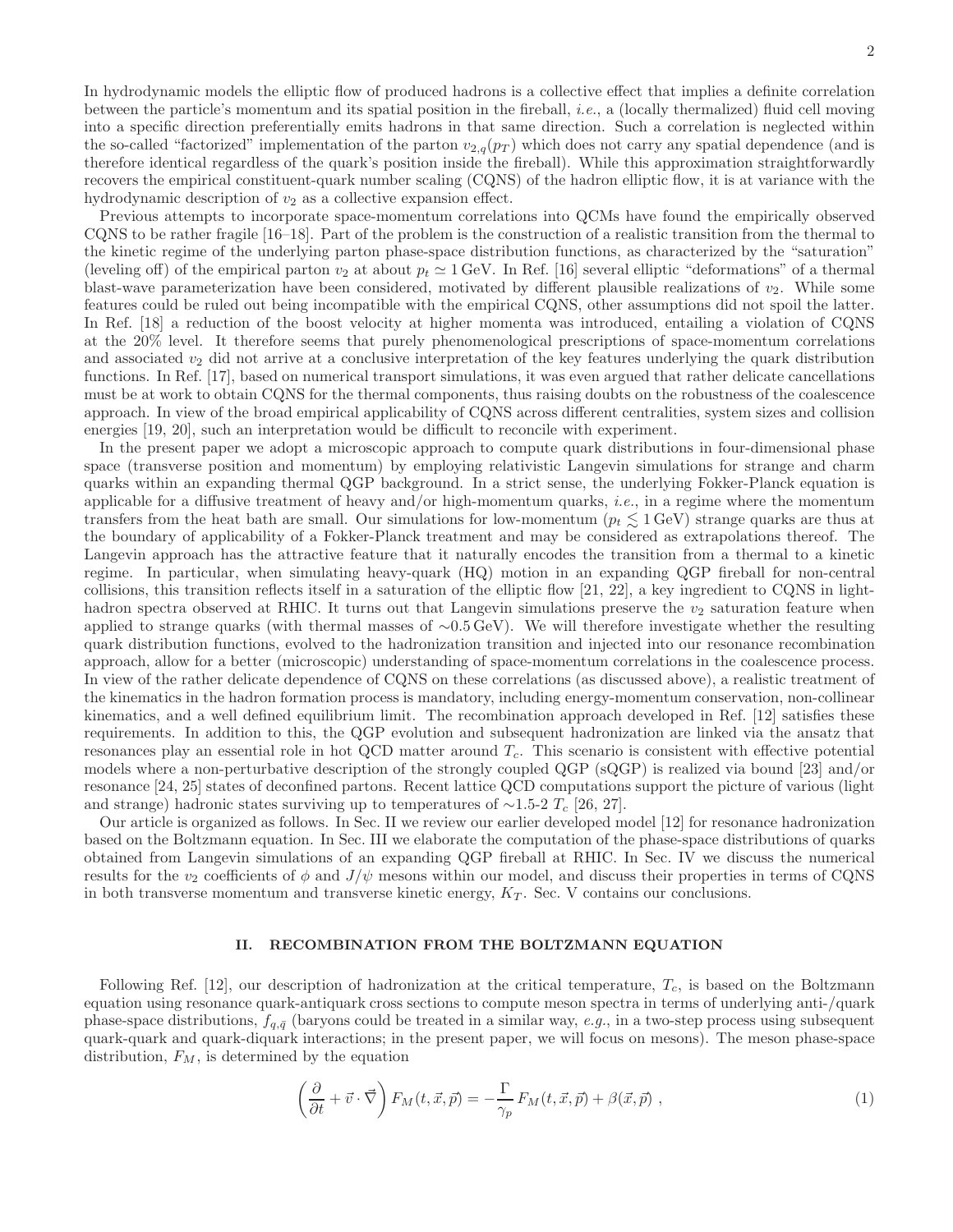where  $\vec{p}$  and  $\vec{x}$  denote three-momentum and position of the meson, M, and  $\vec{v} = \vec{p}/E_M(p)$   $(m, E_M(p)=\sqrt{m^2 + \vec{p}^2})$ . meson mass and energy). The total meson width, Γ, is assumed to be saturated by the coupling to quark-antiquark states,  $M \leftrightharpoons q + \bar{q}$  and taken to be constant, with the factor  $\gamma_p = E_M(p)/m$  accounting for Lorentz time dilation, see also Ref. [\[11\]](#page-9-19). Integrating over the fireball volume leads to the momentum-distribution function of the meson,  $f_M$ , and the pertinent transport equation

<span id="page-2-0"></span>
$$
f_M(t,\vec{p}) = \int d^3x \, F_M(t,\vec{x},\vec{p}), \quad \frac{\partial}{\partial t} f_M(t,\vec{p}) = -\frac{\Gamma}{\gamma_p} \, f_M(t,\vec{p}) + g(\vec{p}).\tag{2}
$$

The drift term vanishes upon integration over  $\vec{x}$  since it is a total divergence:  $\vec{v} \cdot \vec{\nabla} f_M(t, \vec{x}, \vec{p}) = \vec{\nabla} \cdot [\vec{v} f_M(t, \vec{x}, \vec{p})]$ . The relation of the gain term,  $q(\vec{p})$ , to the underlying microscopic interaction is given by

$$
g(\vec{p}) = \int d^3x \beta(\vec{x}, \vec{p}) = \int \frac{d^3p_1 d^3p_2}{(2\pi)^6} \int d^3x \ f_q(\vec{x}, \vec{p}_1) \ f_{\bar{q}}(\vec{x}, \vec{p}_2) \ \sigma(s) \ v_{\text{rel}}(\vec{p}_1, \vec{p}_2) \ \delta^{(3)}(\vec{p} - \vec{p}_1 - \vec{p}_2) \tag{3}
$$

with  $\sigma(s)$  the cross section for the process  $q + \bar{q} \to M$  at center-of-mass (CM) energy squared,  $s = (p_1^{(4)} + p_2^{(4)})^2$ , where  $p_{1,2}^{(4)}$  are the four-momenta of quark and antiquark. The quark phase-space distribution functions are normalized as  $N_{q,\bar{q}} = \int \frac{d^3x d^3p}{(2\pi)^3} f_{q,\bar{q}}(\vec{x},\vec{p}).$  Throughout this paper, quarks will be assumed to be zero-width quasi-particles with an effective mass  $m_q$  (which contains both thermal and bare contributions). The classical nature of the Boltzmann equation warrants the use of classical distribution functions for all the particles, and we assume zero chemical potentials for all quark species. The cross section is approximated by a relativistic Breit-Wigner form,

$$
\sigma(s) = g_{\sigma} \frac{4\pi}{k^2} \frac{(\Gamma m)^2}{(s - m^2)^2 + (\Gamma m)^2} ,
$$
\n(4)

where  $g_{\sigma} = g_M/(g_q g_{\bar{q}})$  is a statistical weight given in terms of the spin (-color) degeneracy,  $g_M (g_{q,\bar{q}})$ , of the meson (anti-/quark), and k denotes the quark three-momentum in the CM frame. With  $M = q + \bar{q}$  being the only channel, it follows that  $\Gamma_{\text{in}} = \Gamma_{\text{out}} = \Gamma$ . Detailed balance requires the same  $\Gamma$  in the loss term on the right-hand side of Eq. [\(1\)](#page-1-1), thus ensuring the correct equilibrium limit with  $\tau = 1/\Gamma$  the pertinent relaxation time. This formulation conserves four-momentum and applies to all resonances M with masses above the  $q\bar{q}$  threshold, *i.e.*, for a positive Q value,

$$
Q = m - (m_q + m_{\bar{q}}) \gtrsim 0. \tag{5}
$$

If the 2  $\rightarrow$  1 channel proceeds too far off-shell, *i.e.*,  $Q < 0$  and  $\Gamma < |Q|$  (*e.g.*, for pions), other processes need to be considered, e.g.,  $q + \bar{q} \rightarrow M + q$  (which, in principle, is possible in the present framework by implementing the respective cross sections). We note that the majority of the observed pions are believed to emanate from resonance decays ( $\rho$ ,  $\Delta$ ,  $a_1$  etc.); in addition, hydrodynamic calculations suggest that the elliptic flow in heavy-ion collisions at RHIC does not change much after hadronization [\[28](#page-9-20)]. We also note that in the absence of a confining interaction individual quarks and antiquarks remain a part of the heat bath.

The equilibrium limit is readily recovered within our approach by imposing the stationarity condition,

$$
\frac{\partial}{\partial t} f_M(t, \vec{p}) = 0 \tag{6}
$$

<span id="page-2-1"></span>Then [\(2\)](#page-2-0) is immediately solved by

$$
f_M^{\text{eq}}(\vec{p}) = \frac{\gamma_p}{\Gamma} g(\vec{p}) \tag{7}
$$

which represents the large time limit of the Boltzmann equation and is the expression that comes closest to the conventional QCM approximation. For hadronization times less or comparable to the relaxation time,  $\tau$ , the equilibrium limit will not be reached and an explicitly time-dependent solution is in order. We have verified numerically that Eq. [\(7\)](#page-2-1) accurately recovers the standard thermal Boltzmann distribution for a meson M at temperature T, if the constraint of a positive Q value is satisfied (for negative Q the  $2 \rightarrow 1$  $2 \rightarrow 1$  channel is inoperative), as illustrated in Fig. 1 for the case of the  $\phi$  meson: when using thermal quark input distributions with radial flow (blast-wave model), the computed equilibrium expression [\(7\)](#page-2-1) is in excellent agreement with the same blast-wave expression (identical temperature and flow profile) directly applied at the meson level. This reiterates the close connection between equilibration and energy conservation in the approach of Ref. [\[12](#page-9-5)], providing a significant improvement of previous QCMs.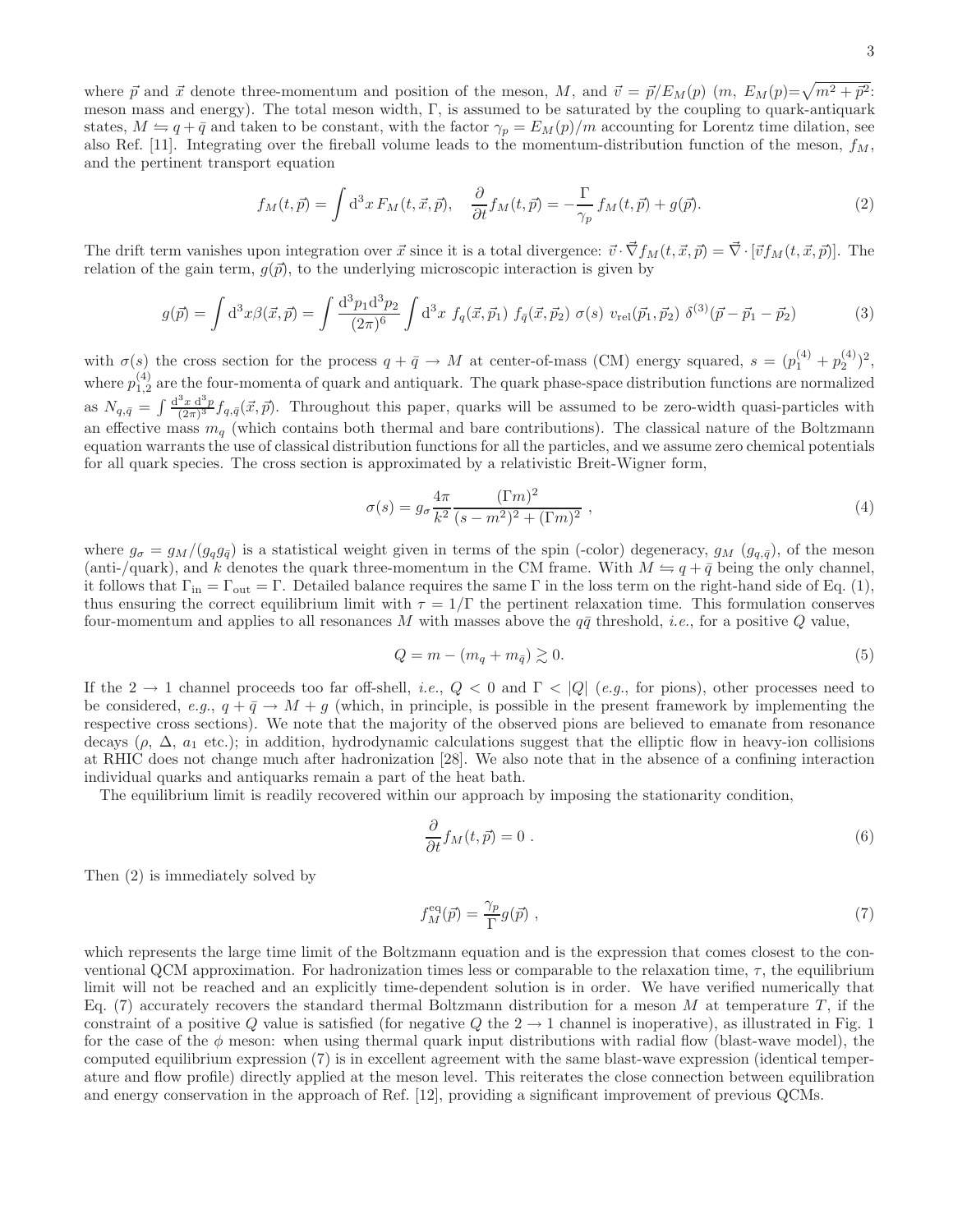

<span id="page-3-1"></span>FIG. 1: (Color online)  $p_T$  spectra for  $\phi$  mesons using the Boltzmann recombination equation in the equilibrium limit, Eq. [\(7\)](#page-2-1), based on blast-wave input distributions for strange quarks (solid line), compared to  $\phi$  spectra directly obtained from a blastwave expression with the same fireball parameters (temperature  $T = 180 \text{ MeV}$ , radial expansion surface velocity  $\beta_0 = 0.55c$ ). The  $\phi$ -meson resonance parameters are  $m_{\phi} = 1.02 \,\text{GeV}$ ,  $\Gamma_{\phi} = 50 \,\text{MeV}$ , and the s-quark mass is  $m_s = 0.45 \,\text{GeV}$ .

#### <span id="page-3-0"></span>III. PARTONIC SPECTRUM

While the blast-wave model provides a convenient description of the thermal component of empirical hadron (and/or parton) spectra, the transition to the kinetic, and eventually hard-scattering, regime is more involved, especially with regard to phase-space correlations within QCMs, as discussed in the Introduction. In an attempt to generate realistic quark input distributions for meson formation processes in the vicinity of  $T_c$ , we here adopt a Fokker-Planck approach for test particles evolving in a thermally expanding QGP background. The latter is parameterized with guidance from hydrodynamic models for central and semicentral Au-Au collisions at RHIC, implementing empirical values  $(i.e.,$  adjusted to experiment) for bulk matter properties such as total entropy, radial and elliptic flow. The elliptic flow is parameterized in terms of a flow profile, whose direction at each transverse position is perpendicular to confocal elliptic isobars. Its magnitude is chosen to increase linearly in distance from the center with an average boundary value of  $\beta_0 = 0.55c$  at the end of the mixed phase of the fireball evolution, *i.e.*, at the hadronization time. The acceleration is adjusted so that the fireball at hadronization is approximately circular, with bulk  $v_{2,q} \approx 5.5\%$ . This model has been employed before in the context of heavy-quark (HQ), i.e., charm and bottom spectra at RHIC [\[21\]](#page-9-12), and good agreement with hydrodynamic simulations has been found [\[22](#page-9-13)] for the same HQ diffusion coefficient. HQ observables, which at present are semileptonic single-electron decay spectra [\[29,](#page-9-21) [30\]](#page-9-22), exhibit an unexpectedly large suppression and elliptic flow which cannot be understood within perturbative QCD (pQCD) including both radiative and elastic scattering. The key microscopic ingredient in Ref. [\[21\]](#page-9-12) are resonant heavy-light quark interactions mediated via effective (broad)  $D$  and  $B$  mesons in the QGP [\[31\]](#page-9-23), inspired by the findings of thermal lattice QCD. In connection with a "conventional" coalescence afterburner [\[32](#page-9-24)] at  $T_c$ , the predictions for single-electron suppression and  $v_2$  turned out to be in fair agreement with data [\[29](#page-9-21), [30](#page-9-22)]. In more recent work [\[25\]](#page-9-16), the effective interactions have been replaced by in-medium T -matrices based on finite-temperature HQ potentials extracted from lattice QCD; these calculations not only confirmed the interaction strength generated by heavy-light resonances in an essentially parameter-free way, but also identified pre-hadronic meson and diquark channels as the most relevant ones. This, in turn, provides a direct link between two main discoveries at RHIC, namely the strongly interacting nature of the sQGP and quark coalescence from a collective partonic source.

In the present paper, we build upon the above findings by extending the Fokker-Planck approach to strange (s) quarks. While its applicability criterion,  $m_t \gg q \sim T$   $(m_t = \sqrt{m^2 + p_t^2})$ : transverse mass, q: momentum transfer in a typical scattering), seems to be only marginally satisfied for momenta  $p_t \lesssim 1 \,\text{GeV}$  (at least in the early phases of the QGP evolution), we note that most of the fireball evolution occurs for temperatures close to  $T_c$ . At higher  $p_t$  (or  $m_t$ ) one enters the kinetic regime where the Fokker-Planck treatment becomes reliable again. With these limits properly satisfied, one may hope that the Langevin simulations also accomplish a reasonable description of the low- $p_t$  regime  $(p_t \leq 1 \,\text{GeV})$  for strange quarks, including realistic space-momentum correlations, which is one of the main objectives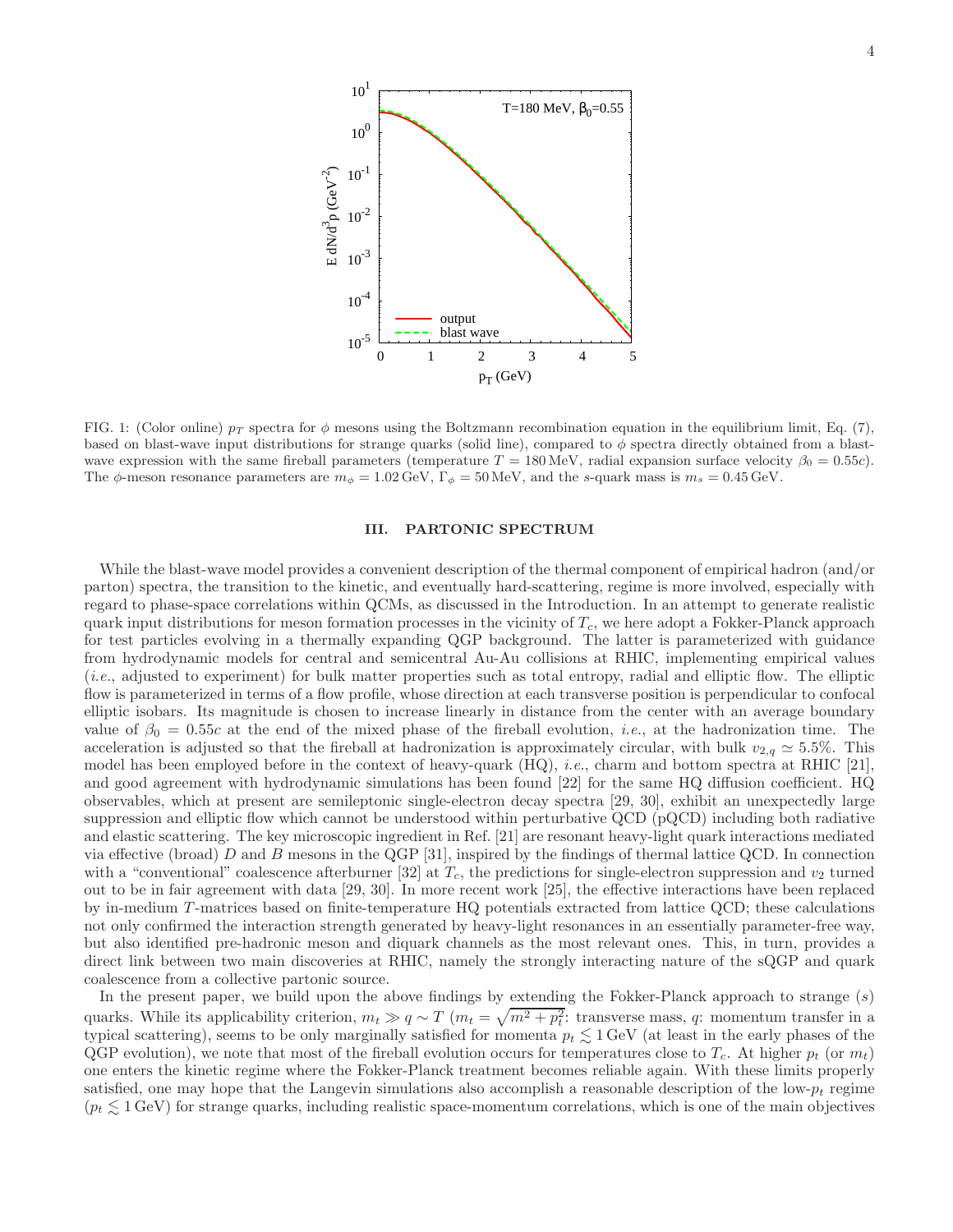in our work. It remains to specify the interaction strength of the strange- and charm-quark species. Here we take further guidance from phenomenology by requiring that the final quark  $v_2(p_t)$  exhibits the characteristic saturation (or maximum) value of ∼7.5%. Our baseline interaction for the stochastic Langevin force is elastic pQCD scattering with a rather large value of  $\alpha_s = 0.4$  (which can be thought of as containing radiative and/or parts of non-perturbative contributions). However, additional non-perturbative interactions are necessary to achieve a sufficiently large  $v_2$ . As in Refs. [\[21,](#page-9-12) [31\]](#page-9-23) we associate these with mesonic resonance states with an interaction strength controlled by the resonance width (with a larger width implying stronger coupling). For s quarks  $(m_s = 0.45 \,\text{GeV})$  the "heavy-light" resonances require a width of  $\Gamma_{s\bar{q}}\simeq 0.3$  GeV, and  $\Gamma_{c\bar{q}}\simeq 0.6$  GeV for c quarks  $(m_c = 1.5 \,\text{GeV})$ , which is compatible with Refs.  $[21, 31]^1$  $[21, 31]^1$  $[21, 31]^1$ . This hierarchy is qualitatively consistent with the general expectation that resonance/bound-state formation is suppressed with decreasing constituent mass (and also borne out of the microscopic T -matrix calculations for c and b quarks in Ref.  $[25]$ . Finally, we have to specify the initial quark distributions. For c quarks we use the initial spectra as constructed in Ref. [\[21\]](#page-9-12), as to reproduce D-meson and semileptonic electron spectra in  $p-p$  and d-Au collisions. A similar procedure is adopted for strange quarks: we parameterize the quark spectra as a superposition of exponential and power-law spectra in a way that experimental kaon spectra in 200 GeV  $p$ -p collisions are properly reproduced (using δ-function fragmentation into kaons at half the parent-quark momentum; as usual in QCMs, the role of gluons is suppressed). In AA collisions, the exponential "soft" part is then scaled with the number of participants,  $N_{\text{part}}$ , and the power-law "hard" component with the number of collisions,  $N_{\text{coll}}$ , for a given centrality. With the interaction strengths and initial conditions fixed, the quark phase-space distribution in semi-/central Au-Au collisions are predicted from the Langevin simulations at the end of the QGP (mixed) phase without further adjustments, and serve as an input for the meson formation processes as described in the previous Section. The framework developed here, *i.e.*, QGP evolution with resonance rescattering and recombination at  $T_c$ , will be referred to as a "Resonance Recombination Model" (RRM).

The quark phase-space distributions resulting from the Langevin approach embody strong correlations between spatial and momentum variables. E.g., quarks at high  $p_t$  tend to be located in the outer layers of the fireball with a preferential alignment of the momentum and position vector directions (i.e., the quark momentum tends to point "outward"). Likewise, the collective (radial and elliptic) flow, which implies a well-defined (hydro-like) correlation between the position of the fluid cell and its radial motion, imprints this correlation on the (partially) thermalized components of the Langevin-generated quark spectra. We recall again that the often used factorized implementation of the  $v_2$  coefficient in coalescence models completely ignores these rather elementary dependencies.

The proper implementation of the differential phase-space information, carried by the quark distribution functions (which is essential for a realistic discussion of hadronic  $v_2$ -scaling properties), into the hadronization formalism requires a few technical remarks. Since thermalization in the longitudinal direction is somewhat controversial, we assume the quark distributions to be homogeneous in the spatial z-coordinate and flat in rapidity. This leaves four independent transverse variables for each particle, which we choose in azimuthal form,  $(p_t, \phi_p, r_t, \phi_r)$ , corresponding to the distribution  $dN_q/d^2p_t d^2r_t$ . This 4-D phase-space is then divided into finite bins (with a maximum value of  $p_t^{\text{max}} \simeq 5$  GeV). For each simulated test quark, its final location and momentum is sorted into this grid. To warrant a (statistically) sufficiently smooth behavior of the computed meson observables, a sample of ~10<sup>8</sup> test particles is needed. Finally, an interpolation algorithm has been devised for converting the discretized distribution back into a continuous function, to be plugged into the hadronization formula. The algorithm recovers the periodicity properties of the two angular variables, and converges to an arbitrary sampled function in the limit of a large number of grid points. A suitable grid dimension corresponding to the above variables amounts to, e.g., (13, 96, 14, 12), where the large number of points in  $\phi_p$  is dictated by the large sensitivity in the determination of the elliptic flow coefficient,  $v_2(p_t)$ .

We furthermore have to specify how to treat partons that escape the fireball prematurely, *i.e.*, before the end of the  $QGP/mixed phase$  is reached. Clearly, these partons preferentially carry a high  $p_t$ , and, upon exiting the fireball, could undergo a hadronization mechanism different from coalescence, such as fragmentation. Since our fireball is isotropic, the transition from the QGP to the vacuum is a sharp one and it would be unrealistic to coalesce the exiting quark with a thermal distribution at a temperature above  $T_c$ , or at a time much later than the exit time (when the fireball has cooled down to  $T_c$ ). We therefore decide to include only partons in our hadronization framework which remain inside the fireball throughout the entire QGP evolution. This leads to an underestimation of the high-momentum part of the hadronic spectra. A comprehensive calculation for quantitative comparison to experiment also at high  $p_t$  would require the treatment of the exiting partons (hadronized with either fragmentation or coalescence). Similarly, the

<sup>&</sup>lt;sup>1</sup> We recall [\[12](#page-9-5)] that the only requirement on the quark and meson masses is that the latter are above the two-quark threshold; within this restriction variations in the mass and (positive) Q values have little effect on the recombination process. In fact, as we will see below, CQNS scaling emerges approximately independent of quark mass.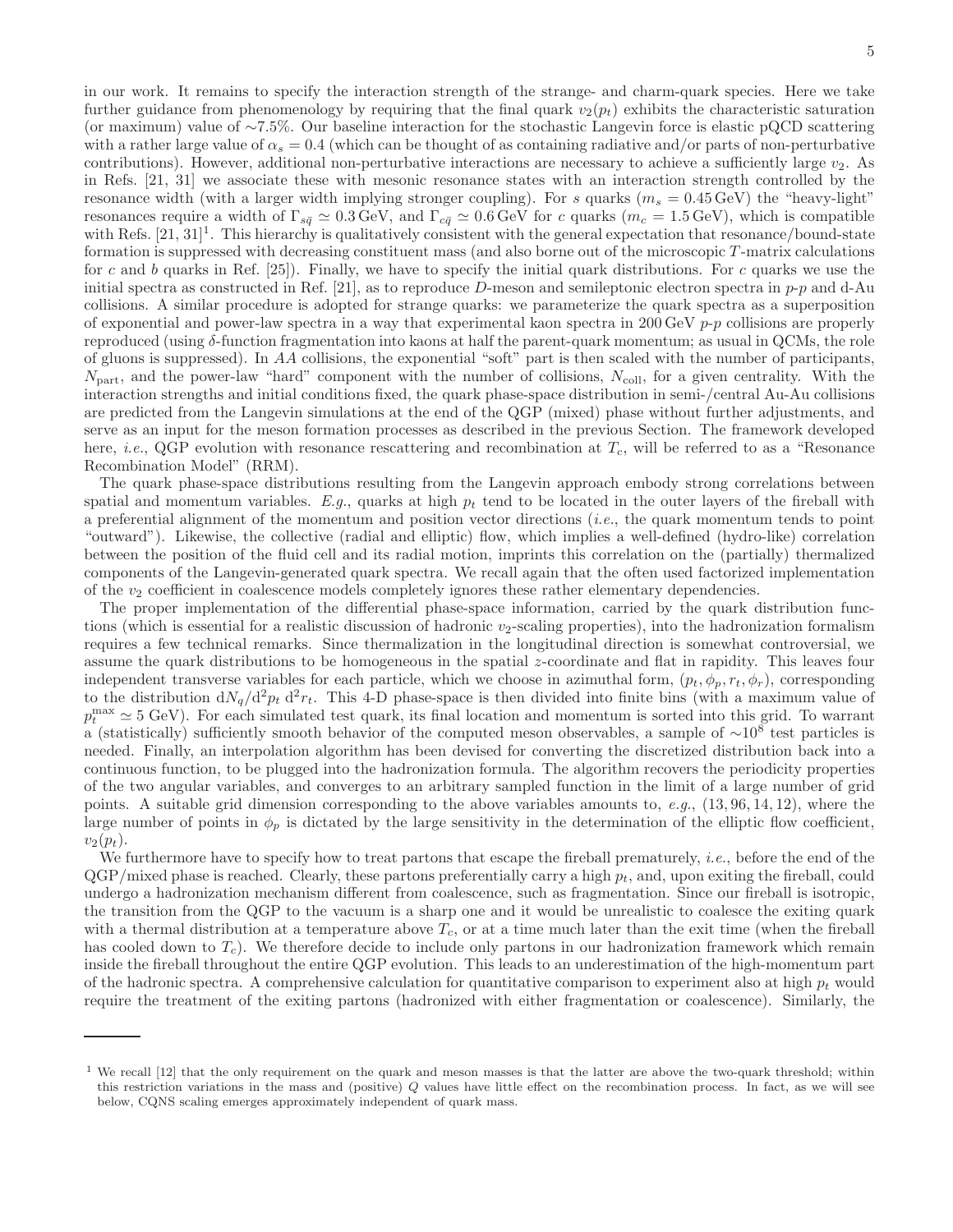

<span id="page-5-0"></span>FIG. 2: (Color online) Quark  $p_t$  distributions resulting from relativistic Langevin simulations of an expanding elliptic QGP fireball at the end of a QGP (mixed) phase at a temperature of  $T = 180 \,\text{MeV}$  and average radial surface expansion velocity,  $\langle \beta_0 \rangle \simeq 0.48c$ . The numerically computed spectra (long-dashed lines) are compared to the initial spectra (solid lines) and to a blast-wave parameterization for particles with the same mass and the same fireball conditions  $(T = 180 \,\text{MeV})$  and the same flow field as used for the background medium in the Langevin simulation; short-dashed lines). Left and right panels correspond to charm ( $m_c = 1.5$  GeV) and strange ( $m_s = 0.45$  GeV) quarks, respectively.

hadronic  $v_2$  we compute only reflects the partons within the QGP fireball at the end of its lifetime (which, however, do include non-thermal components from the Langevin simulation, in addition to the thermalized part of the spectrum).

The generated spectrum, which originally represents a probability distribution, requires a suitable normalization. Since the empirical light and strange hadron spectra are consistent with chemical equilibrium close to the expected phase boundary, we assume this to apply at the quark level as well, at the critical temperature  $T_c = 180 \,\text{MeV}$  of our fireball evolution. The fireball volume has been adjusted to match the total entropy of the fireball to the experimental hadronic final state multiplicities at  $T = 180 \text{ MeV}$  at given collision centrality,  $e.g., V_{FB} \simeq 1200 \text{ fm}^3$  for semicentral Au-Au collisions (note that one fireball covers approximately 1.8 units in rapidity). For charm quarks we augment the chemical equilibrium number by a fugacity factor,  $\gamma_c \simeq 5$  [\[33](#page-9-25)], to match their number to the expected hard production in primordial nucleon-nucleon collisions (binary collision scaling; in Ref. [\[12\]](#page-9-5)  $\gamma_c \approx 8$  at  $T_c = 170$  MeV leads to the same number of  $c\bar{c}$  pairs in the fireball). We note, however, that the overall normalization has little impact on our main considerations of space-momentum correlations and  $v_2$  systematics.

Let us finally specify the assumptions on the rapidity  $(y)$  distributions. As mentioned above, for both charm and strange quarks we employ a step function as

$$
\frac{dN}{dy} = \frac{dN}{dy}\bigg|_{y=0} \theta\left(\frac{\Delta y}{2} - |y|\right) ,\qquad (8)
$$

where the parameter  $\Delta y$  depends on the quark mass and has been adjusted to recover approximately the full-widthhalf-maximum of a thermal y spectrum (amounting to  $\Delta y(s) = 1.3$  and  $\Delta y(c) = 0.8$  in connection with the quark masses quoted above).

Fig. [2](#page-5-0) summarizes the results of the Langevin simulations for the  $p_t$  probability distributions (integrated over spatial coordinates) for c and s quarks, compared to (normalized) blast-wave spectra for  $T = 180 \,\text{MeV}$ , using the same flow field as in the Langevin simulation. The average surface-expansion velocity is  $\langle \beta_0 \rangle \simeq 0.48c$ . At low  $p_t$  the spectra approach the equilibrium limit as to be expected since the background medium for the Langevin simulation is assumed to be fully equilibrated at all  $p_t$ , as in a hydrodynamic calculation, and the stochastic process has been realized as to guarantee the correct equilibrium limit (including the adjustment of the (longitudinal) diffusion coefficient according to Einstein's fluctuation-dissipation relation [\[21\]](#page-9-12)). As discussed above, the interaction strength has been chosen to recover the empirically observed maximum elliptic flow of  $v_{2,q}^{\max} \simeq 7.8\%$ . Note, however, that the assumption of a fully thermalized background medium implies rather large  $v_2$  values at high  $p_t$ , while the phase-space density of thermal partons is rather small. A full treatment of this problem would require to solve a selfconsistency problem, where the parton spectra in the background fireball evolution also exhibit a saturation of the elliptic flow,  $v_2(p_t)$ . This is beyond the scope of the present paper.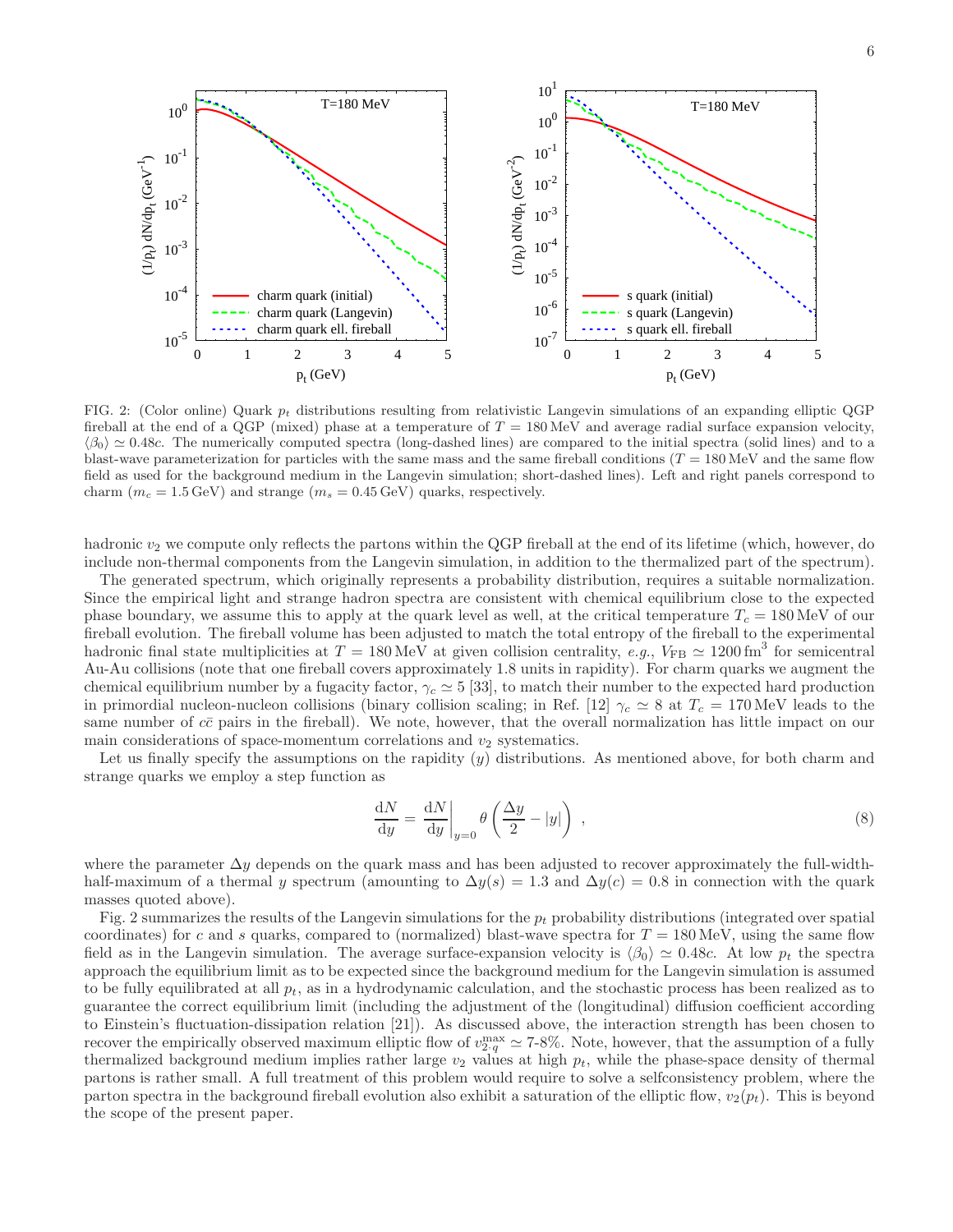

<span id="page-6-1"></span>FIG. 3: (Color online) Meson  $p_T$  spectra from quark-antiquark coalescence in central  $\sqrt{s_{NN}} = 200 \,\text{GeV}$  Au-Au collisions computed within the resonance recombination model for  $J/\psi$  (left panel) and  $\phi$  (right panel); experimental data are from Refs. [\[36\]](#page-9-26) and [\[37](#page-9-27)[–39\]](#page-10-0), respectively.

#### IV. MESON  $p_T$  SPECTRA AND  $v_2$  SYSTEMATICS

<span id="page-6-0"></span>We now combine the ingredients of our resonance recombination model (RRM) by implementing the quark spectra computed from Langevin simulations in the previous Section [\(III\)](#page-3-0) with the Boltzmann-based hadronization formalism of Sec. [II,](#page-1-0) evaluated in the stationary (equilibrium) limit according to Eq. [\(7\)](#page-2-1). The key issue we address is how the properties of the input (non-observable) quark spectra reflect themselves in the (observable) meson spectra, in particular whether the space-momentum correlations generated in the Langevin simulations can be consistent with the empirically observed CQNS, which, in turn, opens a window on the quark spectra at hadronization.

It remains to specify the masses and widths of hadrons in the recombination process. In line with our restriction to mesons located above the quark-antiquark threshold (due to the limitation to  $2 \rightarrow 1$  processes) we consider s- $\bar{s}$ , c- $\bar{c}$ coalescence with resonance masses corresponding to the vacuum values for  $\phi$  (1.02 GeV) and  $J/\psi$  (3.1 GeV) mesons; in connection with the quark masses as given above this implies similar  $Q$  values of  $0.1{\text -}0.12 \,\text{GeV}$ . The (total) meson widths are chosen of comparable magnitude, i.e.,  $\Gamma_{\phi} = 0.05 \,\text{GeV}$  and  $\Gamma_{J/\psi} = 0.1 \,\text{GeV}$ . As elaborated in Ref. [\[12\]](#page-9-5), the numerical results, especially for the meson  $v_2$ , are rather insensitive to variations in the meson width as long as  $Q$  is positive and substantially smaller (not smaller) than the resonance mass (width).

In Fig. [3](#page-6-1) we display our RRM results for  $p_T$  spectra of  $J/\psi$  and  $\phi$  mesons, including available RHIC data. Overall, the spectra largely agree with those computed in our previous work (Fig. 1 in Ref. [\[12](#page-9-5)]), where the input spectra were solely based on a blast-wave parameterization. This is not surprising, since the quark spectra employed in the present work show a rather large degree of thermalization, up to momenta of  $p_t = 1.5{\text -}2 \text{ GeV}$  for strange and charm quarks, cf. Fig. [2.](#page-5-0) Consequently, the  $\phi$ -meson spectra shown here are somewhat harder than in Ref. [\[12\]](#page-9-5) beyond  $p_T \simeq 3$  GeV due to the presence of the kinetic (hard) components in the quark spectra resulting from the Langevin evolution. The computed spectra for the  $J/\psi$  are quite reminiscent to earlier blast-wave based results [\[32](#page-9-24), [34](#page-9-28), [35\]](#page-9-29). Note, however, that in Ref. [\[35](#page-9-29)] the recombination (blast wave) contribution only amounts to about 50% of the total  $J/\psi$  yield, significantly less than in the present paper (this is sensitive to the total open-charm cross section, which is not very well determined yet).

The RRM results for the meson  $v_2(p_T)$  are summarized in Fig. [4](#page-7-0) (solid lines) and compared to the underlying quark  $v_2$  scaled to meson variables in the conventional (empirical) way as  $v_2^{\text{scaled}}(p_T) \equiv 2v_{2,q}(p_T/2)$ . We find that for both the  $J/\psi$  and  $\phi$  the agreement is rather impressive, within a few percent relative deviation. The wiggles at the quark level are, to a large extent, driven by the finite grid sampling due to a step width of 400 MeV (the statistical error inherent to the Langevin simulation is smaller than that, using  $10^8$  test particles). The convolution of two quark distributions results in much smoother curves at the meson level (due to the fitting procedure of the quark input). We are thus able to approximately recover CQNS in a microscopic calculation with the full information on space-momentum correlations, characteristic for hydrodynamic expansion at low  $p_t$  and a kinetic regime at higher  $p_t$ .

Another potential source for scaling violations are flavor (or mass) dependencies at the quark level (rather than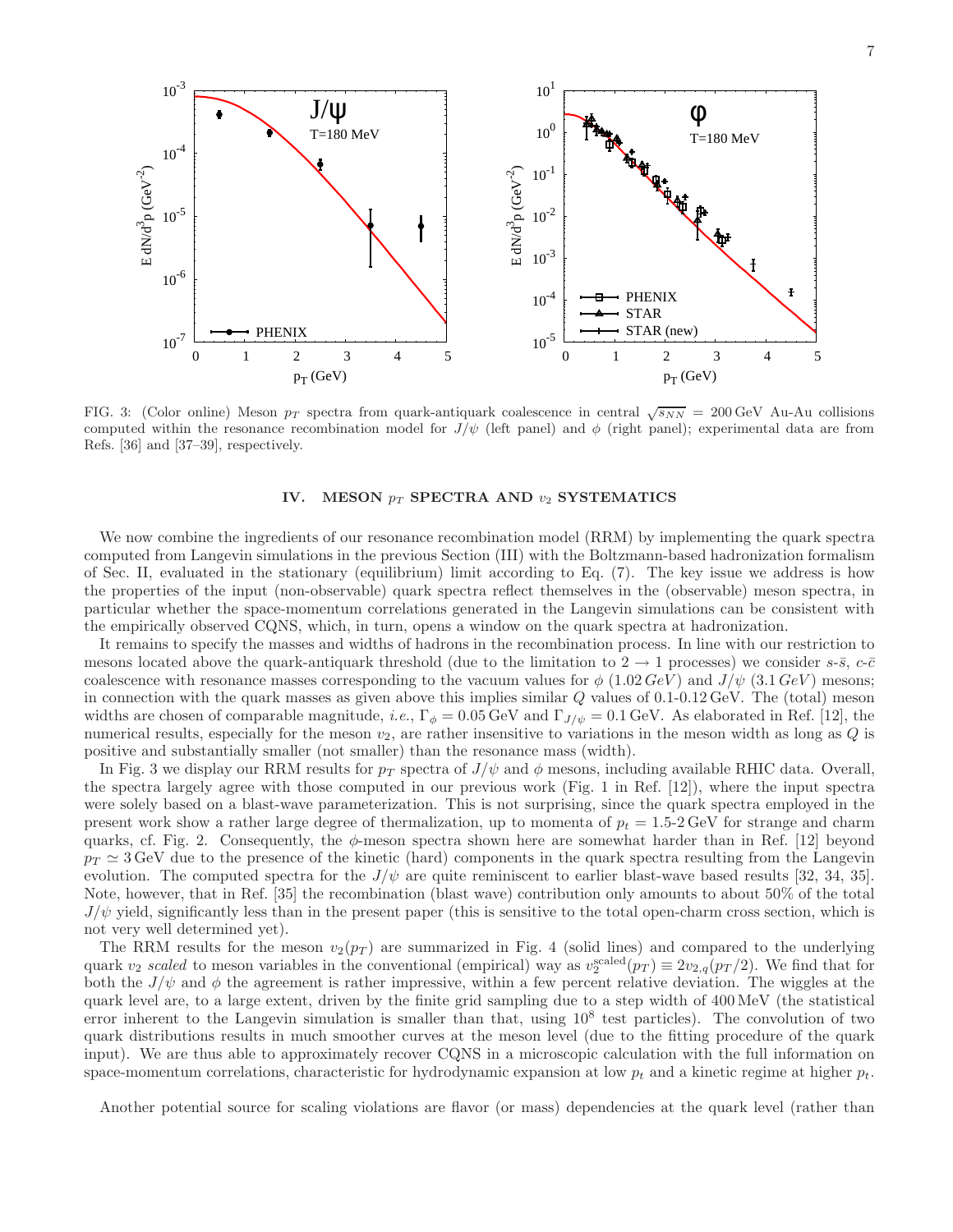

<span id="page-7-0"></span>FIG. 4: (Color online) Scaled quark  $v_2^{\text{scaled}}$  (dashed lines) and meson  $v_{2,M}$  (solid lines) coefficients as a function of meson  $p_T$ for  $J/\Psi$  ( $Q = 0.1$  GeV,  $\Gamma = 0.1$  GeV; left panel) and  $\phi$  ( $Q = 0.12$  GeV,  $\Gamma = 0.05$  GeV; right panel) mesons.



<span id="page-7-1"></span>FIG. 5: (Color online) Elliptic flow coefficient,  $v_2$ , as a function of transverse momentum for c and s quarks (left panel), as well as  $J/\psi$  and  $\phi$  mesons resulting from quark recombination (right panel), in semicentral  $\sqrt{s_{NN}} = 200 \,\text{GeV}$  Au-Au collisions.

in the coalescence process). In Fig. [5](#page-7-1) we compare the elliptic flow of different quarks (left panel) and mesons (right panel) with each other. The left panel confirms that the c-quark v<sub>2</sub> deviates significantly (up to ∼20% at low  $p_t$ ) from the strange-quark  $v_2$ . At high  $p_t$ , the strange-quark  $v_2$  is a bit high, which, in principle, could be readjusted by a somewhat reduced strength of the resonance interactions in the Langevin simulations. At the meson level, the differences are similar. We have verified that comparable deviations persist when reducing the strange quark  $v_2$ .

Finally, we address the question of CQNS with respect to transverse kinetic energy,  $K_T = m_T - m$ , rather than transverse momentum,  $p_T$ . Such a scaling has recently been highlighted by the PHENIX [\[19\]](#page-9-10) and STAR collaborations [\[20\]](#page-9-11) and seems to be very well satisfied by all available RHIC data, in centrality, collision energy and collision systems, after a geometric correction for the nuclear overlap.  $K_T$  scaling has also been found to result from certain classes of hydrodynamic solutions [\[40\]](#page-10-1), and therefore been argued to reflect a collectively expanding thermalized system of partons [\[41\]](#page-10-2). From the point of view of quark coalescence, the problem of reconciling quark distribution functions with space-momentum correlations (as implied by hydrodynamic expansion) with CQNS persists. In Fig. [6](#page-8-1) we display the RRM results for  $v_{2,q}$  and  $v_{2,M}$  for the two different flavors as a function of  $K_{t,T}$ . We find that the quark input distributions from the QGP Langevin simulations indeed share a rather universal behavior up to  $K_t \approx 3 \text{ GeV}$ , encompassing both the quasi-equilibrium regime at low energies and the kinetic regime at intermediate energies char-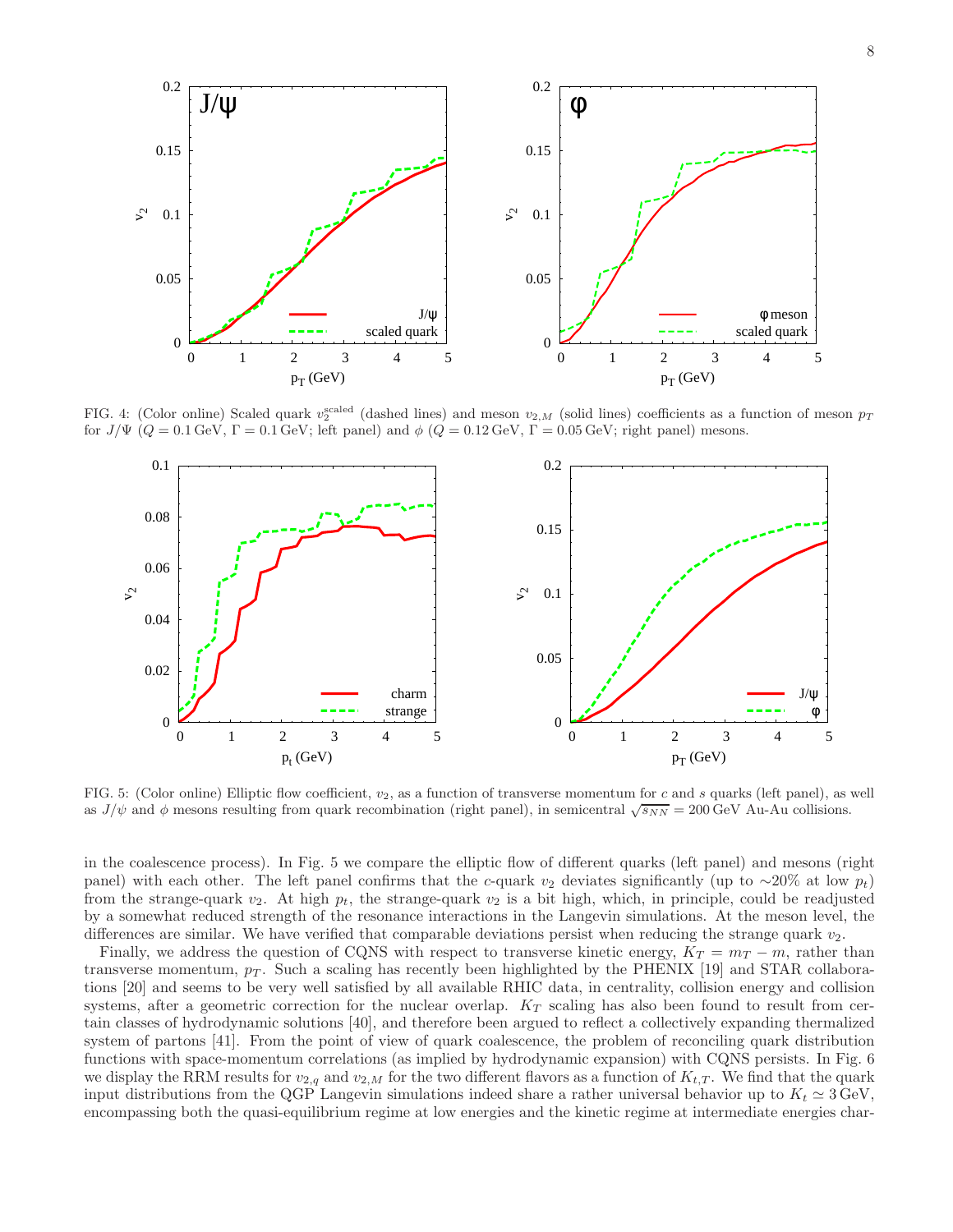

<span id="page-8-1"></span>FIG. 6: (Color online) Elliptic flow coefficient,  $v_2$ , as a function of transverse kinetic energy,  $K_{t,T}$ , for strange and charm quarks (left panel), as well as for  $\phi$  and  $J/\psi$  mesons (right panel).

acterized by a leveling off at  $K_t \gtrsim 1$  GeV, cf. left panel of Fig. [6.](#page-8-1) We recall that the only adjusted input to this result is the common maximum value of the individual quark elliptic flow at about 7-8% (as suggested by the empirical CQNS deduced from experiment), controlled by the nonperturbative interaction strength in the stochastic Langevin force (again, a fine tuning for the s-quark would improve the agreement at higher  $K_t$ ). The approximate universality at the quark level is nicely preserved at the meson level as a result of our Boltzmann-based recombination formalism, see right panel of Fig. [6.](#page-8-1) This is a quite remarkable result in view of the underlying space-momentum correlations in our approach, which has not been achieved before in this form.

#### <span id="page-8-0"></span>V. CONCLUSIONS

In the present paper we have extended our previously formulated quark coalescence formalism, utilizing resonance interactions within a Boltzmann equation, by implementing microscopic quark phase-space distributions generated via Langevin simulations of an expanding thermal QGP fireball for Au-Au collisions at RHIC. In this way we could combine the merits of our recombination approach (energy conservation and a proper equilibrium limit) with those of realistic quark distributions, which in particular encode the transition from a thermal regime at low  $p_t$  to a kinetic one at intermediate  $p_t$ . The latter feature is especially important as it produces the leveling-off of the elliptic flow, a key feature of observed hadron spectra and a crucial prerequisite to test any kind of quark scaling behavior. The (constituent) quark-mass and meson parameters were fixed at rather standard values, and we have constrained ourselves to mesons which are reliably calculable in our  $2 \rightarrow 1$  recombination setup (*i.e.*, for positive Q values). The only real adjustment concerned the interaction strength in the Langevin process, as to reproduce the empirical maximum value for the quark  $v_2$  (with the QGP fireball parameters tuned to empirical values of radial and elliptic flow, as in earlier applications to, e.g., heavy-quark observables). These interactions have been modeled via (meson) resonances in the QGP, which we identified with the states formed in the coalescence process at  $T_c$ , leading to the notion of a "Resonance Recombination Model" (RRM). Since the Fokker-Planck approach as an expansion of the Boltzmann equation is strictly valid for sufficiently massive and/or high-momentum particles, we restricted ourselves to "heavy" flavors, i.e., charm and strange quarks. At low  $p_t$ , the latter are at the borderline of applicability of a Fokker-Planck framework.

Our main finding is that within this rather generic set-up, largely based on first principles augmented by a concrete realization of the strongly interacting QGP, the constituent quark scaling of the meson elliptic flow emerges rather naturally including space-momentum correlations characteristic for a collectively expanding source. The scaling holds for individual mesons, but appears to be rather universal in quark and meson flavor (mass), especially when applied in (transverse) kinetic energy rather than momentum, which is in line with recent experimental findings. By overcoming some of the limitations of previous (more schematic) coalescence models, and by achieving the first robust implementation of realistic (microscopically computed) phase-space distribution functions of quarks, our formalism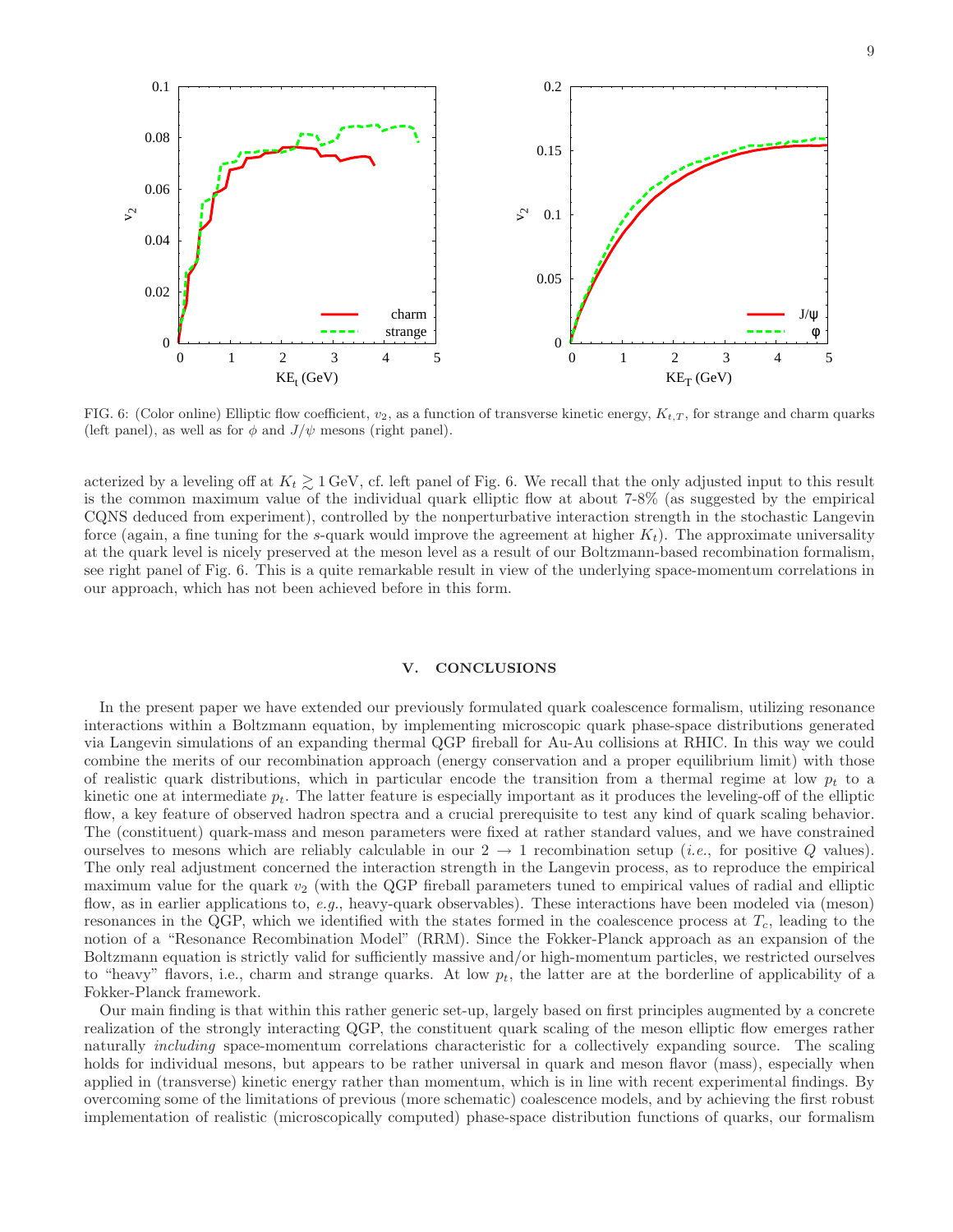could provide a useful tool to better understand systematics of RHIC data, most notably the interplay of a thermal and kinetic regime in connection with phase-space properties of the partonic fireball as viewed through the hadronization process.

Clearly, a formidable list of open issues persists, including the extension to light quarks, the role of gluons and of deeply bound hadronic states (possibly requiring additional formation processes), more realistic spectral functions of mesons and quarks and their interactions (both around  $T_c$  and above), a selfconsistent treatment of thermal and kinetic components (possibly requiring full parton transport), a systematic classification of viable parton phase-space distributions, hadronic reinteractions, etc. Progress has already been made on a number of these aspects, but a comprehensive approach remains a challenging task.

#### Acknowledgments

We thank T. Hahn for insightful clarifications about the CUBA multi-dimensional integration package [\[42\]](#page-10-3) which has been used in this work, and R. J. Fries for valuable discussions. This work was supported in part by a U.S. National Science Foundation CAREER award under grant no. PHY-0449489 and by the A.-v.-Humboldt Foundation (through a Bessel Research Award).

- <span id="page-9-0"></span>[1] K. P. Das and R. C. Hwa, Phys. Lett. B 68, 459 (1977), erratum ibid. 73, 504 (1978).
- [2] E. Braaten, Y. Jia, and T. Mehen, Phys. Rev. Lett. 89, 122002 (2002).
- <span id="page-9-1"></span>[3] R. Rapp and E. V. Shuryak, Phys. Rev. D 67, 074036 (2003).
- <span id="page-9-2"></span>[4] T. S. Biro, P. Levai, and J. Zimanyi, Phys. Lett. B **347**, 6 (1995).
- <span id="page-9-3"></span>[5] R. C. Hwa and C. B. Yang, Phys. Rev. C 67, 034902 (2003).
- [6] V. Greco, C. M. Ko, and P. Levai, Phys. Rev. C 68, 034904 (2003).
- [7] R. J. Fries, B. Müller, C. Nonaka, and S. A. Bass, Phys. Rev. C 68, 044902 (2003).
- [8] D. Molnar and S. A. Voloshin, Phys. Rev. Lett. 91, 092301 (2003).
- [9] Z.-W. Lin, C. M. Ko, B.-A. Li, B. Zhang, and S. Pal, Phys. Rev. C 72, 064901 (2005).
- [10] J. Zimanyi, P. Levai, and T. S. Biro, J. Phys. G 31, 711 (2005).
- <span id="page-9-19"></span>[11] H. Miao, C. Gao, and P. Zhuang, Phys. Rev. C 76, 014907 (2007).
- <span id="page-9-5"></span>[12] L. Ravagli and R. Rapp, Phys. Lett. B 655, 126 (2007).
- [13] A. Ayala, M. Martinez, G. Paic, and G. T. Sanchez, Phys. Rev. C 77, 044901 (2008), 0710.3629.
- <span id="page-9-6"></span><span id="page-9-4"></span>[14] W. Cassing and E. L. Bratkovskaya, Phys. Rev. C 78, 034919 (2008).
- [15] R. J. Fries, V. Greco, and P. Sorensen, Ann. Rev. Nucl. Part. Sci. 58, 177 (2008).
- <span id="page-9-9"></span><span id="page-9-7"></span>[16] S. Pratt and S. Pal, Nucl. Phys. A 749, 268 (2005).
- [17] D. Molnar (2004), arXiv:nucl-th/0408044.
- <span id="page-9-8"></span>[18] V. Greco and C. M. Ko (2005), arXiv:nucl-th/0505061.
- <span id="page-9-10"></span>[19] A. Adare et al. (PHENIX Collaboration), Phys. Rev. Lett. 98, 162301 (2007).
- <span id="page-9-11"></span>[20] B. I. Abelev et al. (STAR Collaboration), Phys. Rev. C 75, 054906 (2007).
- <span id="page-9-12"></span>[21] H. van Hees, V. Greco, and R. Rapp, Phys. Rev. C 73, 034913 (2006).
- <span id="page-9-13"></span>[22] G. D. Moore and D. Teaney, Phys. Rev. C 71, 064904 (2005).
- <span id="page-9-14"></span>[23] E. V. Shuryak and I. Zahed, Phys. Rev. D 70, 054507 (2004).
- <span id="page-9-15"></span>[24] M. Mannarelli and R. Rapp, Phys. Rev. C 72, 064905 (2005).
- <span id="page-9-16"></span>[25] H. van Hees, M. Mannarelli, V. Greco, and R. Rapp, Phys. Rev. Lett. **100**, 192301 (2008).
- <span id="page-9-17"></span>[26] F. Karsch and E. Laermann (2003), published in R. C. Hwa, X. N. Wang (editors), Quark-gluon plasma vol. 3 (World Scientific, 2004) p1, arXiv:hep-lat/0305025.
- <span id="page-9-18"></span>[27] M. Asakawa and T. Hatsuda, Nucl. Phys. A 721, 869 (2003).
- <span id="page-9-20"></span>[28] P. F. Kolb and U. W. Heinz (2003), published in R. C. Hwa, X. N. Wang (editors), *Quark-gluon plasma* vol. 3 (World Scientific, 2004) p634, arXiv:nucl-th/0305084.
- <span id="page-9-21"></span>[29] A. Adare et al. (PHENIX Collaboration), Phys. Rev. Lett. 98, 172301 (2007).
- <span id="page-9-22"></span>[30] B. I. Abelev et al. (STAR Collaboration), Phys. Rev. Lett. 98, 192301 (2007).
- <span id="page-9-23"></span>[31] H. van Hees and R. Rapp, Phys. Rev. C **71**, 034907 (2005).
- <span id="page-9-24"></span>[32] V. Greco, C. M. Ko, and R. Rapp, Phys. Lett. B **595**, 202 (2004).
- <span id="page-9-25"></span>[33] L. Grandchamp, R. Rapp, and G. E. Brown, Phys. Rev. Lett. **92**, 212301 (2004).
- <span id="page-9-28"></span>[34] A. Andronic, P. Braun-Munzinger, K. Redlich, and J. Stachel, Nucl. Phys. A 789, 334 (2007).
- <span id="page-9-29"></span>[35] X. Zhao and R. Rapp, Phys. Lett. B 664, 253 (2008).
- <span id="page-9-26"></span>[36] A. Adare et al. (PHENIX Collaboration), Phys. Rev. Lett. 98, 232301 (2007).
- <span id="page-9-27"></span>[37] S. S. Adler et al. (PHENIX Collaboration), Phys. Rev. C 72, 014903 (2005).
- [38] J. Adams et al. (STAR Collaboration), Phys. Lett. B 612, 181 (2005).